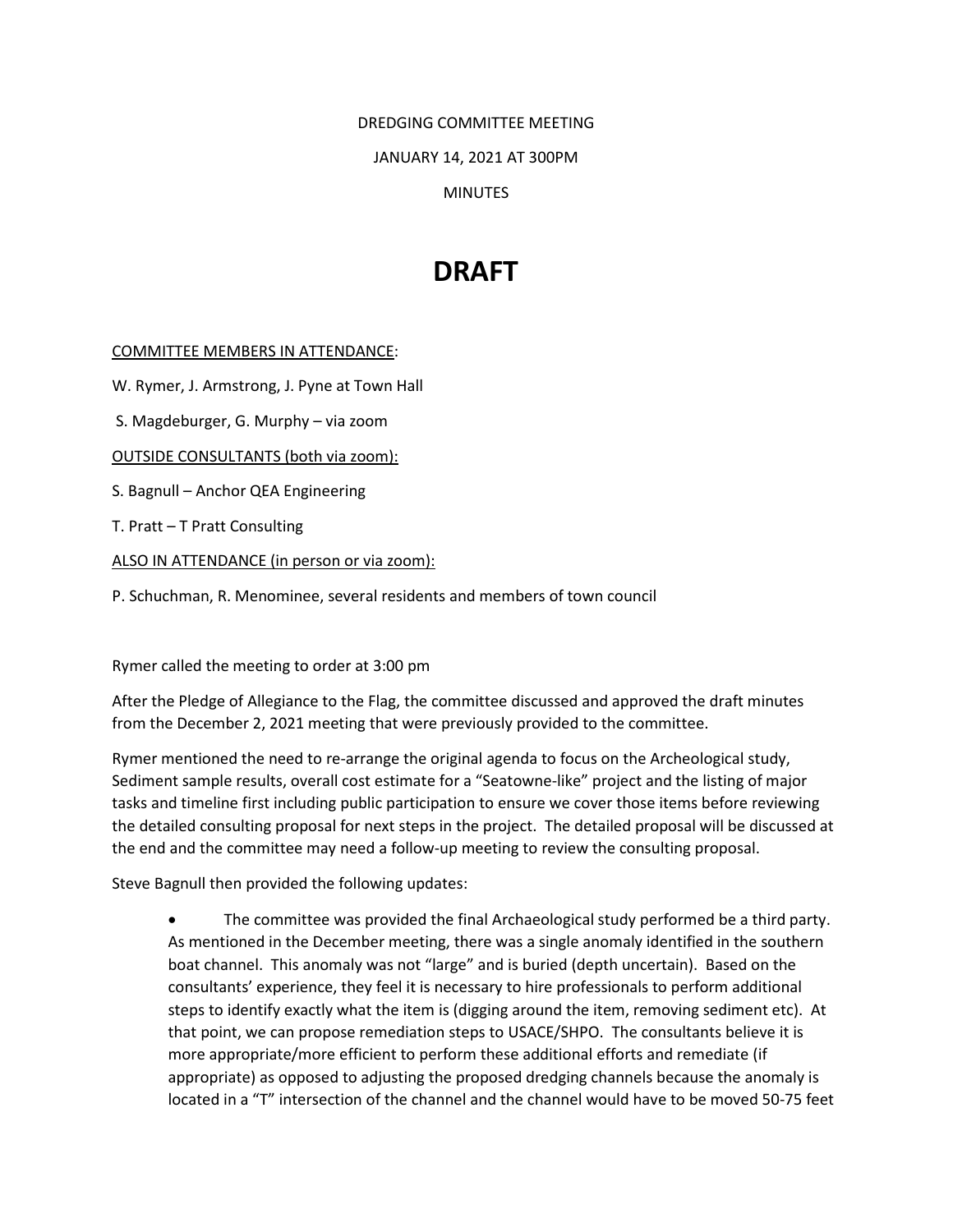to avoid the anomaly and surrounding area. These additional research efforts would cost \$10,000 and are part of the larger "next steps" proposal.

• Final sediment sample results were received from the third-party lab and provided to the committee along with a summary of findings. Bagnull and Pratt stated that the findings are consistent with expectations for the bay area and while there were a few chemical test results that were outside of government tolerances, these exceptions were minor and would not cause a problem during the permitting process. In addition, Bagnull and Pratt mentioned that the "percentage-of-sand-to-overall-sediment-composition" was lower than previous test results (2019 efforts) and the sediment contained finer grains of sand and a higher content of "silt". These results are more favorable to a beneficial-use, wetlands replenishment project (thin-layer spray) consistent with the discussions surrounding Seatowne. They also pointed out that the lower percentage of sand and finer grains make the dredge materials less attractive for an upland placement for real estate development (previous project plan). As part of this discussion, the committee emphasized the need to further understand the lab's policy regarding how long the lab will hold the sediment samples (currently 21 days after final results provided). The committee would like to avoid the need to "dig again" if additional testing is needed. Bagnull stated that there will likely be a fee for the lab to retain the sediment for a longer period and would provide that information to the committee along with his recommendation at its next meeting (or prior to the 21-day window whichever is sooner).

• Bagnull then reviewed the estimated range of construction costs associated with a "Seatowne-like" project. This estimate was based on many assumptions (primarily related to the actual placement site) and he highlighted these costs are purely estimates. The estimated project cost was \$1.395 million but had a cost "range" of \$1.26 million to \$1.88 million. This compares to a cost range of \$886,000 to \$1.07 million for the upland placement project that was previously investigated but is no longer a current option (see previous meeting minutes). The cost increases primarily relate to the need to pump the materials a greater distance (will need an additional pumping barge) along with all efforts needed for thin-layer spraying and material placement consistent with a wetland replenishment project. Committee discussions focused on options to reduce these costs through volunteer work (marsh plantings) and DNREC support for channel markers etc. Fenwick does not have the financial resources to pay for a project of this magnitude on its own. It will be imperative to identify additional sources of funds from local, state and federal agencies/stakeholders for this project to be successful. While the town proceeds with the permitting process, steps will also be taken to obtain additional funds. These steps will be led by Pratt.